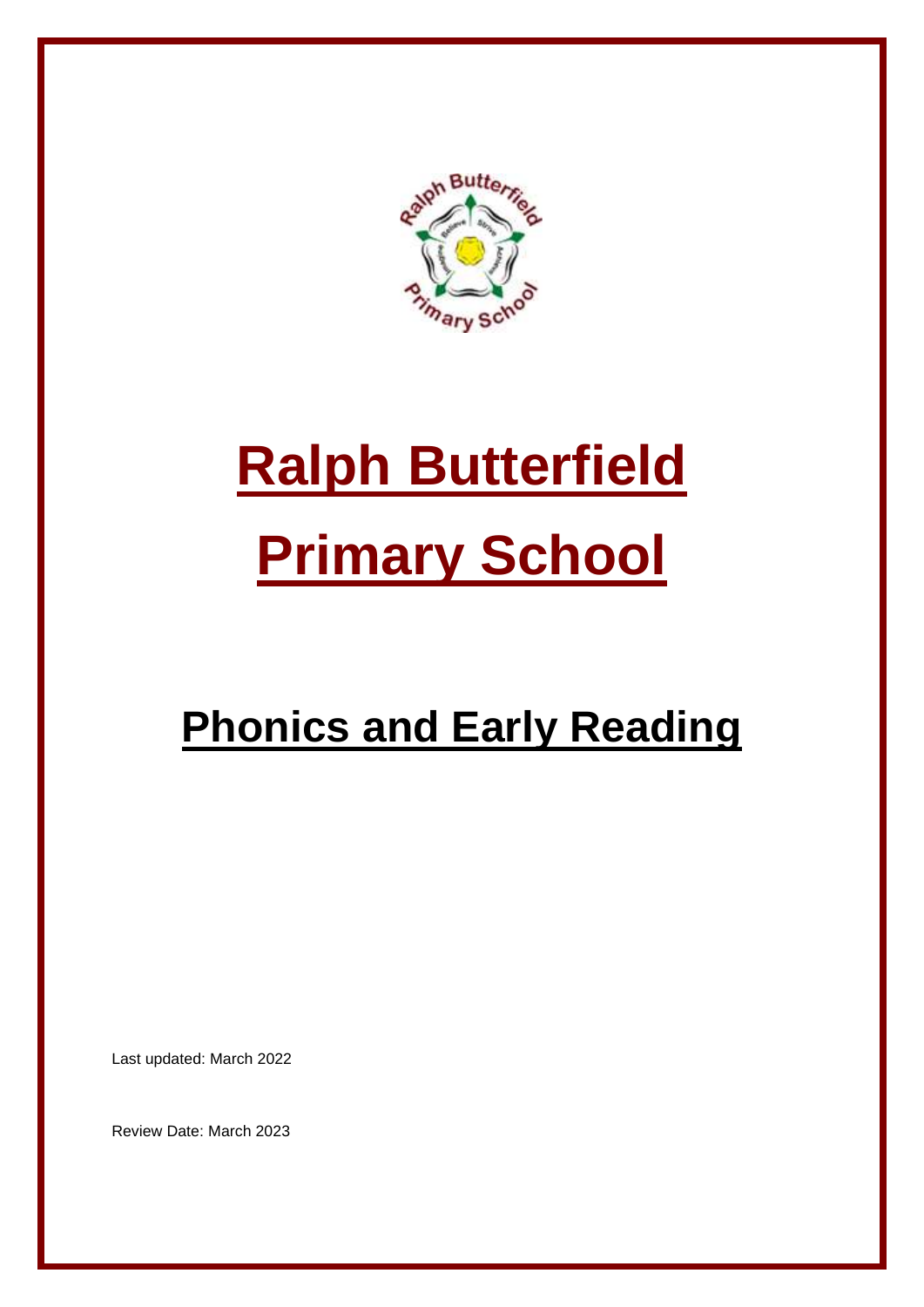### **Phonics and early reading policy**

#### **Systematic Synthetic Phonics Programme**

At Ralph Butterfield Primary School, we are in the process of training our staff to implement the *Little Wandle Letters and Sounds Revised* phonics programme. It is our intention to begin using the placement assessment, to assess all children within EYFS to Year 2, during the second spring half-term which will enable staff to begin teaching the programme from the beginning of the summer term. Children in Key Stage Two, who require phonics interventions, will also be assessed using the placement assessment in order to begin 'keepup' group or individual sessions, starting towards the end of the spring term.

#### **The context of our school**

It is essential that our approach to teaching phonics and reading is accessible to all learners, regardless of background.

#### **Intent**

#### **Phonics (reading and spelling)**

At Ralph Butterfield Primary School, we believe that all our children can become fluent readers and writers. This is why we teach reading through *Little Wandle Letters and Sounds Revised*, which is a systematic and synthetic phonics programme. We start teaching phonics in Reception and follow the *[Little Wandle Letters and Sounds Revised](https://www.littlewandlelettersandsounds.org.uk/wp-content/uploads/2021/06/Programme-Overview_Reception-and-Year-1.pdf)* progression, which ensures children build on their growing knowledge of the alphabetic code, mastering phonics to read and spell as they move through school.

As a result, all our children are able to tackle any unfamiliar words as they read. At Ralph Butterfield Primary School, we also model the application of the alphabetic code through phonics in shared reading and writing, both inside and outside of the phonics lesson and across the curriculum. We have a strong focus on language development for our children because we know that speaking and listening are crucial skills for reading and writing in all subjects.

#### **Comprehension**

At Ralph Butterfield Primary School, we value reading as a crucial life skill. By the time children leave us, they read confidently for meaning and regularly enjoy reading for pleasure. Our readers are equipped with the tools to tackle unfamiliar vocabulary. We encourage our children to see themselves as readers for both pleasure and purpose.

Because we believe teaching every child to read is so important, we have a Reading Leader who drives the early reading programme in our school. This person is highly skilled at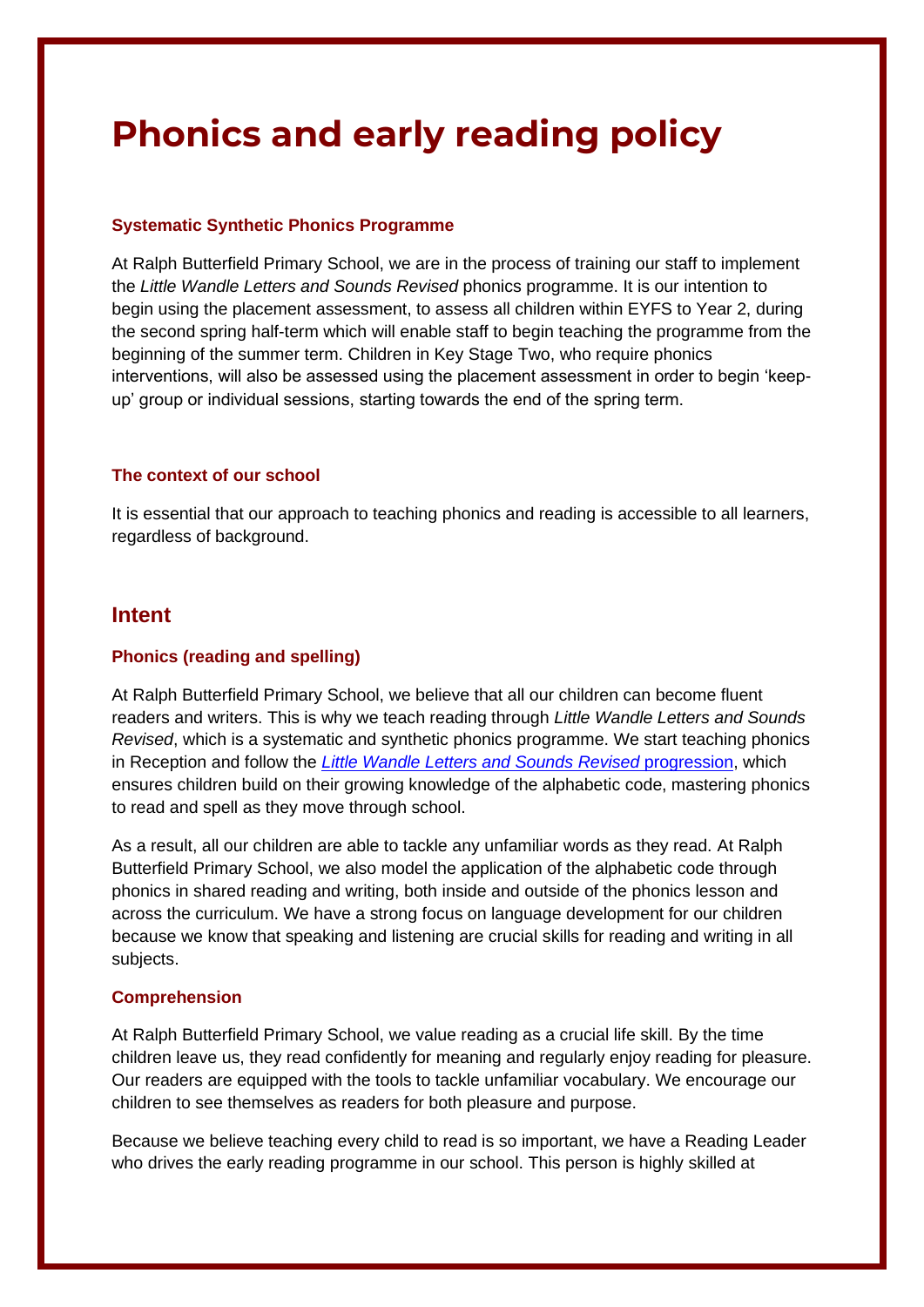teaching phonics and reading, and they monitor and support our reading team, so everyone teaches with fidelity to the *Little Wandle Letters and Sounds Revised* programme.

#### **Implementation**

#### **Daily phonics lessons in Reception and Year 1**

- We teach phonics for 30 minutes a day. In Reception, we build from 10-minute lessons, with additional daily oral blending games, to the full-length lesson as quickly as possible. Each Friday, we review the week's teaching to help children become fluent readers.
- Children make a strong start in Reception: teaching begins in Week 2 of the Autumn term.
- We follow the *[Little Wandle Letters and Sounds Revised](https://www.littlewandlelettersandsounds.org.uk/wp-content/uploads/2021/06/Programme-Overview_Reception-and-Year-1.pdf)* expectations of progress:
	- $\circ$  Children in Reception are taught to read and spell words using Phase 2 and 3 GPCs, and words with adjacent consonants (Phase 4) with fluency and accuracy.
	- $\circ$  Children in Year 1 review Phase 3 and 4 and are taught to read and spell words using Phase 5 GPCs with fluency and accuracy.

#### **Daily Keep-up lessons ensure every child learns to read**

- Any child who needs additional practice has daily Keep-up support, taught by a fully trained adult. Keep-up lessons match the structure of class teaching, and use the same procedures, resources and mantras, but in smaller steps with more repetition, so that every child secures their learning.
- We timetable daily phonics lessons for any child in Year 2 or 3 who is not fully fluent at reading or has not passed the Phonics Screening Check. These children urgently need to catch up, so the gap between themselves and their peers does not widen. We use the *Little Wandle Letters and Sounds Revised* assessments to identify the gaps in their phonic knowledge and teach to these using the Keep-up resources – at pace.
- If any child in Year 3 to 6 has gaps in their phonic knowledge when reading or writing, we plan phonics 'catch-up' lessons to address specific reading/writing gaps. These short, sharp lessons last 10 minutes and take place at least three times a week.

#### **Teaching reading: Reading practice sessions three times a week**

- We teach children to read through reading practice sessions three times a week. These:
	- $\circ$  are taught by a fully trained adult to small groups of approximately six children
	- o use books matched to the children's secure phonic knowledge using the *Little Wandle Letters and Sounds Revised* assessments and book matching grids on pages 11–20 of ['Application of phonics to reading'](https://www.littlewandlelettersandsounds.org.uk/wp-content/uploads/2021/03/LS-KEY-GUIDANCE-APPLICATION-OF-PHONICS-FINAL-1.pdf)
	- $\circ$  are monitored by the class teacher, who rotates and works with each group on a regular basis.
- Each reading practice session has a clear focus, so that the demands of the session do not overload the children's working memory. The reading practice sessions have been designed to focus on three key reading skills:
	- o decoding
	- $\circ$  prosody: teaching children to read with understanding and expression
	- o comprehension: teaching children to understand the text.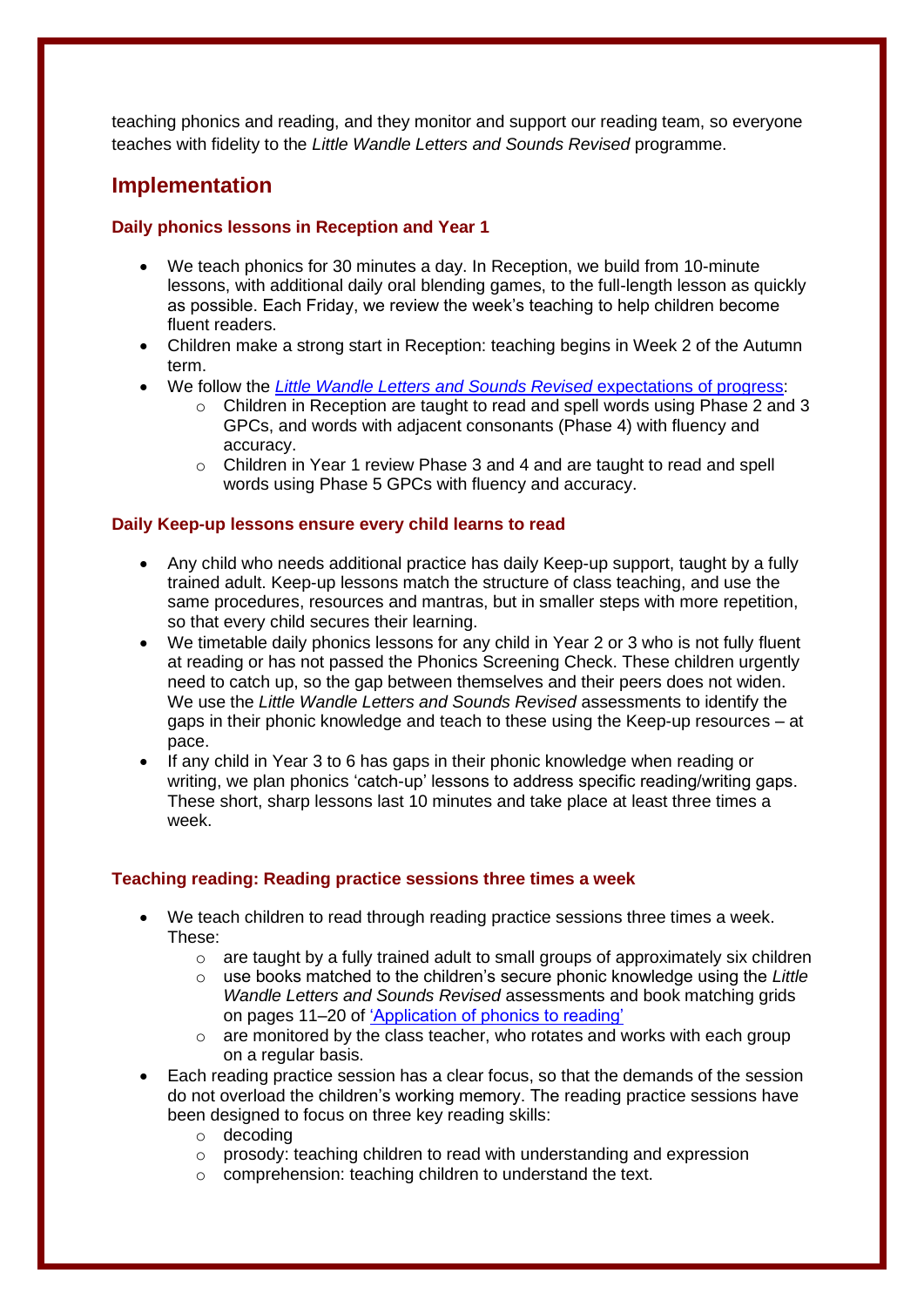- In Reception these sessions start in Week 4. Children who are not yet decoding have daily additional blending practice in small groups, so that they quickly learn to blend and can begin to read books.
- In Year 2 and 3, we continue to teach reading in this way for any children who still need to practise reading with decodable books.

#### **Home reading**

- The decodable reading practice book is taken home to ensure success is shared with the family.
	- $\circ$  Reading for pleasure books also go home for parents to share and read to children.
	- o We use the *[Little Wandle Letters and Sounds Revised](https://www.littlewandlelettersandsounds.org.uk/resources/for-parents/)* parents' resources to engage our families and share information about phonics, the benefits of sharing books, how children learn to blend and other aspects of our provision, both online and through workshops.

#### **Additional reading support for vulnerable children**

• Children in Reception and Year 1 who are receiving additional phonics Keep-up sessions read their reading practice book to an adult daily.

#### **Ensuring consistency and pace of progress**

- Every teacher in our school has been trained to teach reading, so we have the same expectations of progress. We all use the same language, routines and resources to teach children to read so that we lower children's cognitive load.
- Weekly content grids map each element of new learning to each day, week and term for the duration of the programme.
- Lesson templates, Prompt cards and How to videos ensure teachers all have a consistent approach and structure for each lesson.
- The Reading Leader and SLT use the Audit and Prompt cards to regularly monitor and observe teaching; they use the summative data to identify children who need additional support and gaps in learning.

#### **Ensuring reading for pleasure**

*'Reading for pleasure is the single most important indicator of a child's success.'* (OECD 2002)

*'The will influences the skill and vice versa.'* (OECD 2010)

We value reading for pleasure highly and work hard as a school to grow our Reading for Pleasure pedagogy.

- We read to children every day. We choose these books carefully as we want children to experience a wide range of books, including books that reflect the children at Ralph Butterfield Primary School and our local community as well as books that open windows into other worlds and cultures.
- Every classroom has an inviting book corner that encourages a love for reading. We curate these books and talk about them to entice children to read a wide range of books.